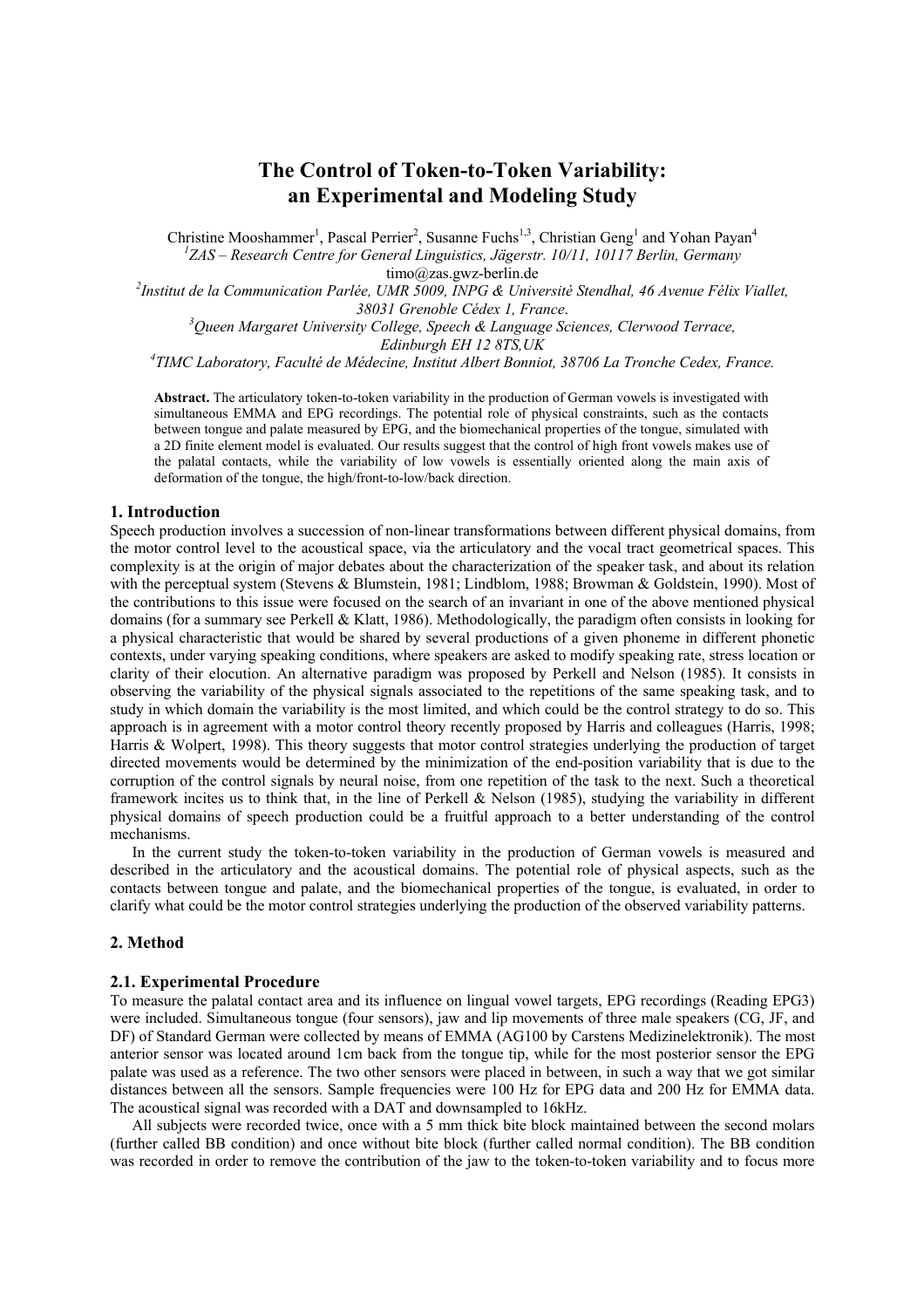specifically on the tongue control itself. It also allowed us a comparison between experimentally measured data and data simulated by a biomechanical tongue model.

The material consisted of CVC<sub>2</sub> logatoms with either velar or bilabial stops as consonantal context and one of the 14 German vowels /i.,t,y., y,e,e,e,ø, c,a,a,o,,o,u, u/. The initial stop was voiced and the medial voiceless. All nonsense words were embedded in the carrier sentence »Sage .... bitte**«** ("Say .... please") and repeated 10 to 11 times.

## **2.2 Data Analysis**

Tongue positioning for each vowel was determined as the time where most of the sensor trajectories reached a turning point during the voiced passage of the vowel, and least EPG contacts could be found.

To assess the token-to-token variability, two-sigma dispersion ellipses were computed and displayed in the plane for the four tongue sensors. The ellipses describe the spatial distribution of each sensor position at the vowel target. Variability was measured on the basis of the area of these ellipses and the angle of their main axis.

From the selected EPG patterns, a so-called Posteriority Index was computed. It corresponds to the percentage of contacts in the posterior half of the EPG palate; it gives a general information about the size of the contact area between tongue and palate. As indicated, only the back half of the EPG palate was taken into account. There are two reasons for this choice. First, we assumed that for vowel production contacts in the posterior region are more important than in the alveolar region. Second, the recordings with bite block contained a number of contacts in the front region which were not at all in agreement with basic knowledge about tongue articulation in vowel production. They were probably due to a more extensive saliva production generated by the presence of the wooden bite block in the mouth.

The acoustical signal was analyzed in the spectral domain at the same time location as the articulatory data with the software PRAAT (Boersma & Weenink, 1996). After preemphasis an LPC analysis (Burg method; 18 coefficients) was made on a 25 ms Hanning window of the signal. Just as in the articulatory domain, the variability was assessed on the basis of two-sigma dispersion ellipses in the (F1, F2) plane. Only the areas of the ellipses were considered.

## **3. Results**

#### **3.1 Articulatory Variability**

Specific patterns of the spatial distribution of the tongue tip sensor were found compared to the other sensors. It is consistent with the fact that tongue tip can move more rapidly and more independently than the other parts of the tongue. Therefore, tongue tip is more related to the production of consonants than to the main articulation of the vowel. To study variability in vowel production, we chose (from front to back) the sensors for tongue blade (TBLADE), tongue dorsum (TDORS) and tongue back (TBACK), which describe the global positioning of the tongue body.

Looking at the areas and at the angles of orientation of the dispersion ellipses, we observed for each vowel prominent differences between the three sensors in a given condition, as well as between conditions for a given sensor. In particular, the data collected with and without bite blocks differ to a great degree. However, no systematic trend could be found across vowels which could be related to the influence of the bite block. Consequently, in the analysis of the data, the same treatment was used for the BB and the normal conditions. Areas and orientation angles of the ellipses also varied depending on vowel identity and speaker. However, a careful study of the variability patterns allowed us to find some general trends that are common to all vowels and all conditions.

Studying X-ray microbeam data in multiple repetitions of vowel [i] in different phonetic contexts, Perkell found that, for the pellets located close to the constriction location, the orientation of the main axis of the dispersion ellipses was in parallel to the outline of the vocal tract walls (Perkell & Nelson, 1985; Perkell, 1990). Our data tend to confirm these findings: it was corroborated for the three subjects under the normal condition and additionally, for two of them (CG and JD), under the BB condition. For the last case the third speaker (DF) depicted ellipses that were quite orthogonal to the palate contour for the vowels [i], [e] and [y] in both consonantal contexts.

A difference was observed in the large majority of the cases between high and low vowels. For low vowels the dispersion ellipses are essentially oriented in the high/front-to-low/back direction, similar to the orientation of the articulatory changes associated with the front raising factor found by Harshman et al. (1977). For high vowels the orientations of the ellipses are variable, because their main axes are essentially parallel to the tongue contour at the sensor location. This is true for subjects JD and CG for BB and normal conditions. Again, counterexamples were found for the third speaker in the BB condition for the vowels [i], [y], and [e], where the ellipses orientation is similar to the one of [a].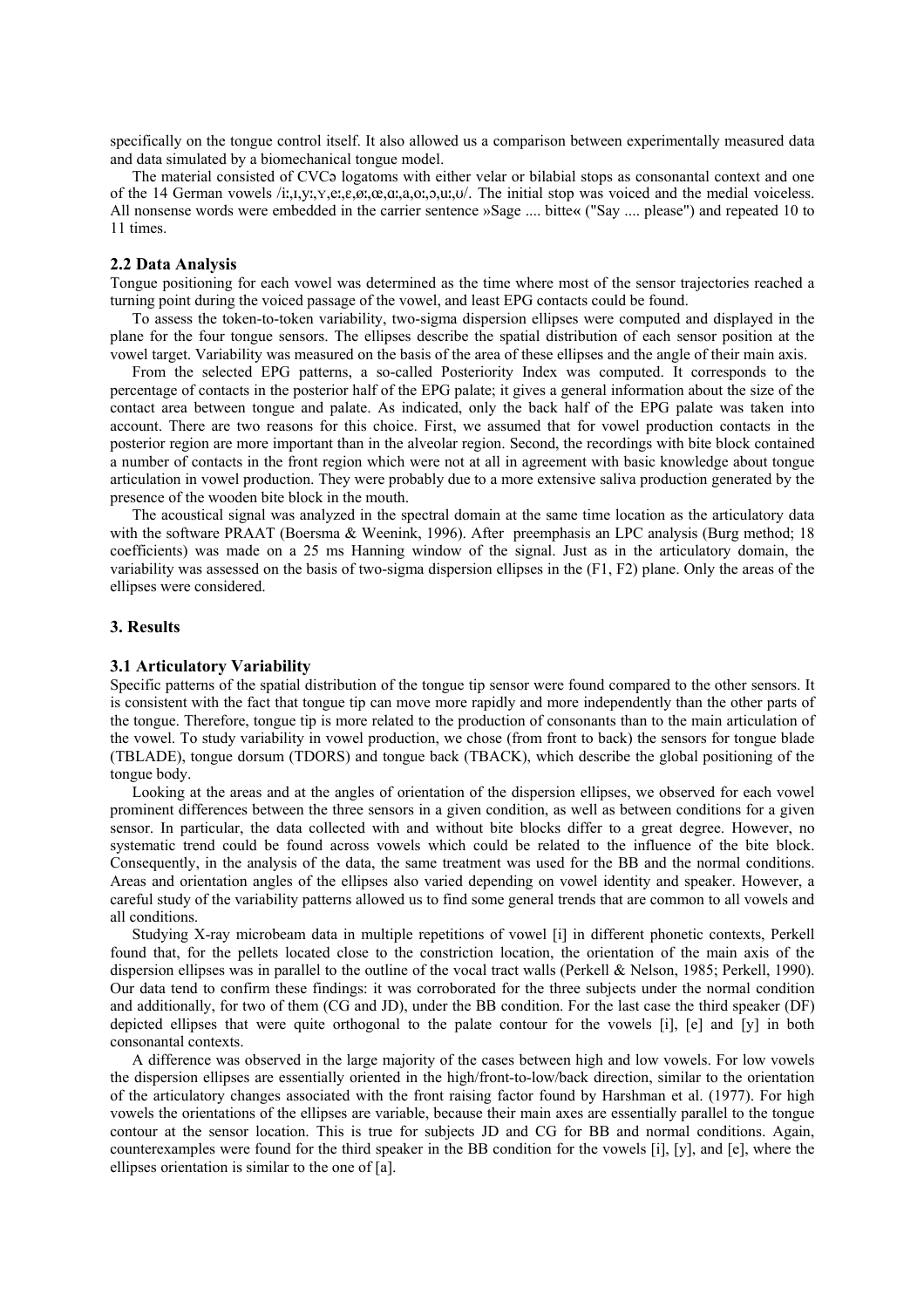The analysis of the amount of variability, measured by the areas of the dispersion ellipses, exhibits for all speakers, all conditions and the TBACK and TDORS sensors, a smaller value for the front tense vowels [i], [e], [y] in comparison to all other vowels (for example, under normal condition and in the velar consonantal context, the ellipses areas of the TDORS sensor for speaker DF are respectively 3.7, 4.2 and 9.4 mm2 for [i], [e] and [y], while they are 26.5, 17.2 and 15.6 mm<sup>2</sup> for [a], [u] and [o] ). For two speakers (JD and DF) the tense vowel [u] has one of the largest variability among all the studied vowels. This is not the case for CG.

## **3.2 Relations between EPG and EMMA Data**

In order to study the relationship between the palatal contact and the lingual vowel positions, Pearson correlation coefficients were computed between the X and Y positions of the tongue sensors and the Posteriority Index. They were systematically significant ( $p \le 0.0001$ ) and showed a strong negative coefficient for the X positions and the Posteriority Index (for example, for TDORS the minimum was -0.571 and the maximum -0.897) and a strong positive correlation for the Y positions (for TDORS, the minimum was 0.809 and the maximum 0.938) for all speakers, i. e. the higher and the more anterior the tongue position, the larger is the contact area. It confirms that the articulation of front high vowels implies a noticeable amount of contacts between tongue and palate, and it suggests that the control of these articulations could make use of it, in order to stabilize the tongue at the target position.

The computation of the Pearson correlation coefficients between the ellipse areas of the three sensors and the Posteriority index tends to confirm this hypothesis. The correlations are systematically negative, and they are significant in the majority of cases for TDORS (between –0.1 and –0.79 for DF; between –0.23 and –0.82 for CG; between –0.46 and –0.91 for JD). It can be suggested that the contact between tongue and palate can explain, at least in part, the differences in variability patterns observed between high and low vowels.

## **4. Discussion**

#### **4.1 Articulatory Variability** *versus* **Acoustical Variability**

Up to now our analysis of the acoustical data was limited to the tense vowels [i], [u], [e], [o], and [a] in all conditions. Concerning the amount of variability, no specific differences were observed between the normal and the BB condition. Our general observations are in agreement with classical data published in the literature: the variability is clearly larger for the low vowel [a] than for the high ones [i], [e] and [u]. It is similar to our results of the articulatory variability except for vowel [u]. Boë et al.'s (1995) study of F1 and F2 sensibilities due to changes in articulatory positions provides a framework to understand our results: [i] and [e] were found to be spectrally very sensitive to changes in tongue height, while [u] was less sensitive. Consequently, the orientation of dispersion ellipses has to be strongly controlled for [i] and [e], while the requirement is less for [u]. Perkell (1990) suggested that the strong control for the high front vowels could be facilitated by a combination of physical constraints: the lateral contacts between tongue and palate together with a stiffening of the tongue would provide a "biomechanical saturation effect", stabilizing the tongue. The negative correlation between EPG patterns and the amount of articulatory variability found in our data supports this hypothesis. However, we also showed that, in the articulatory domain, [u], [i], [e] and all high vowels share the same characteristics for the orientation of the ellipses in opposition to the orientation of the ellipses for low vowels. It suggests that some aspects of the variability patterns could be due to biomechanical factors related to anatomy of the tongue.

## **4.2 Variability Simulated with a Biomechanical Tongue Model**

Thus, we investigated the variability due to biomechanical factors, using a 2D biomechanical tongue model (Payan & Perrier, 1997), which includes the main muscles responsible for shaping and moving the tongue in the midsagittal plane. Elastical properties of the tissues are accounted for by a finite-element method. Because of the 2D description of the model, only contacts in the middle of the palate could be taken into account. Therefore, the impact of lateral contacts cannot be studied. Following Harris' & Wolpert's (1998) hypothesis, token-to-token variability in a given phonetic environment was generated by adding white noise to the commands. Harris & Wolpert suggested adding noise all through the speech sequence. However, in the current version of the model, this approach generates dramatic computational instabilities. Hence, we generated 20 repetitions of 3 CVC sequences, where C was the velar consonant [k] and V was either [i] or [a] or [u], while changing from one repetition to the next the values of the commands at the successive targets according to a random function centered on the uncorrupted command values. All muscle commands were corrupted simultaneously, but the corrupting random function was specific for each muscle. The variance of the random function was for each muscle proportional to the square of the uncorrupted command value. Two levels of Signal-to-Noise Ratio (SNR) were tested: 10 dB and 18dB (note that according to Harris & Wolpert (1998) the SNR can be as low as 6 dB). Note also that the model is controlled according to the Equilibrium Point Hypothesis (Feldman, 1986),